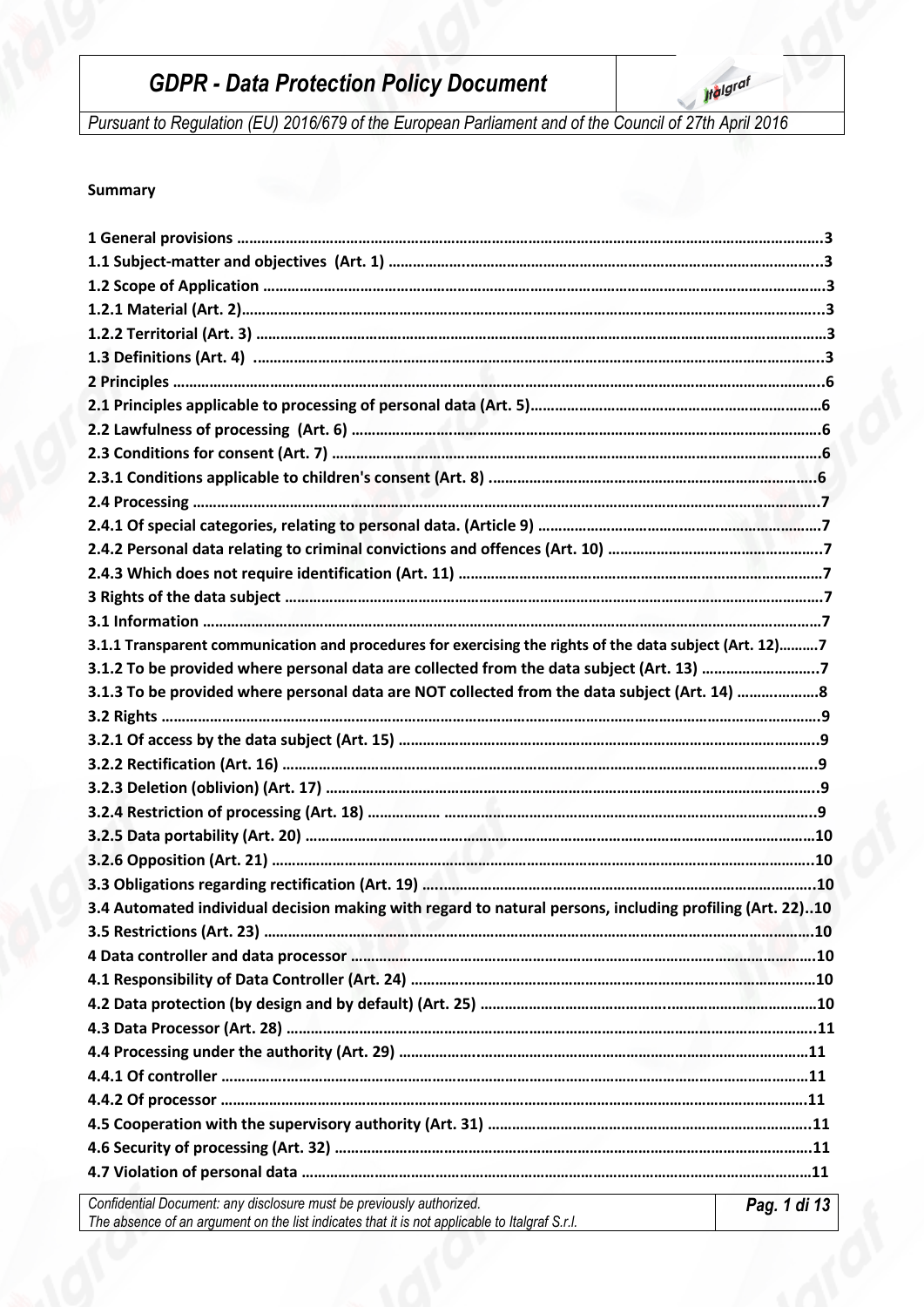**Ifalgraf** 

*Pursuant to Regulation (EU) 2016/679 of the European Parliament and of the Council of 27th April 2016*

| 6.1.2 To apply to the courts against the data controller and data processor (Art. 79) 13 |  |
|------------------------------------------------------------------------------------------|--|
|                                                                                          |  |
|                                                                                          |  |
|                                                                                          |  |
|                                                                                          |  |
|                                                                                          |  |

*Confidential Document: any disclosure must be previously authorized. The absence of an argument on the list indicates that it is not applicable to Italgraf S.r.l.*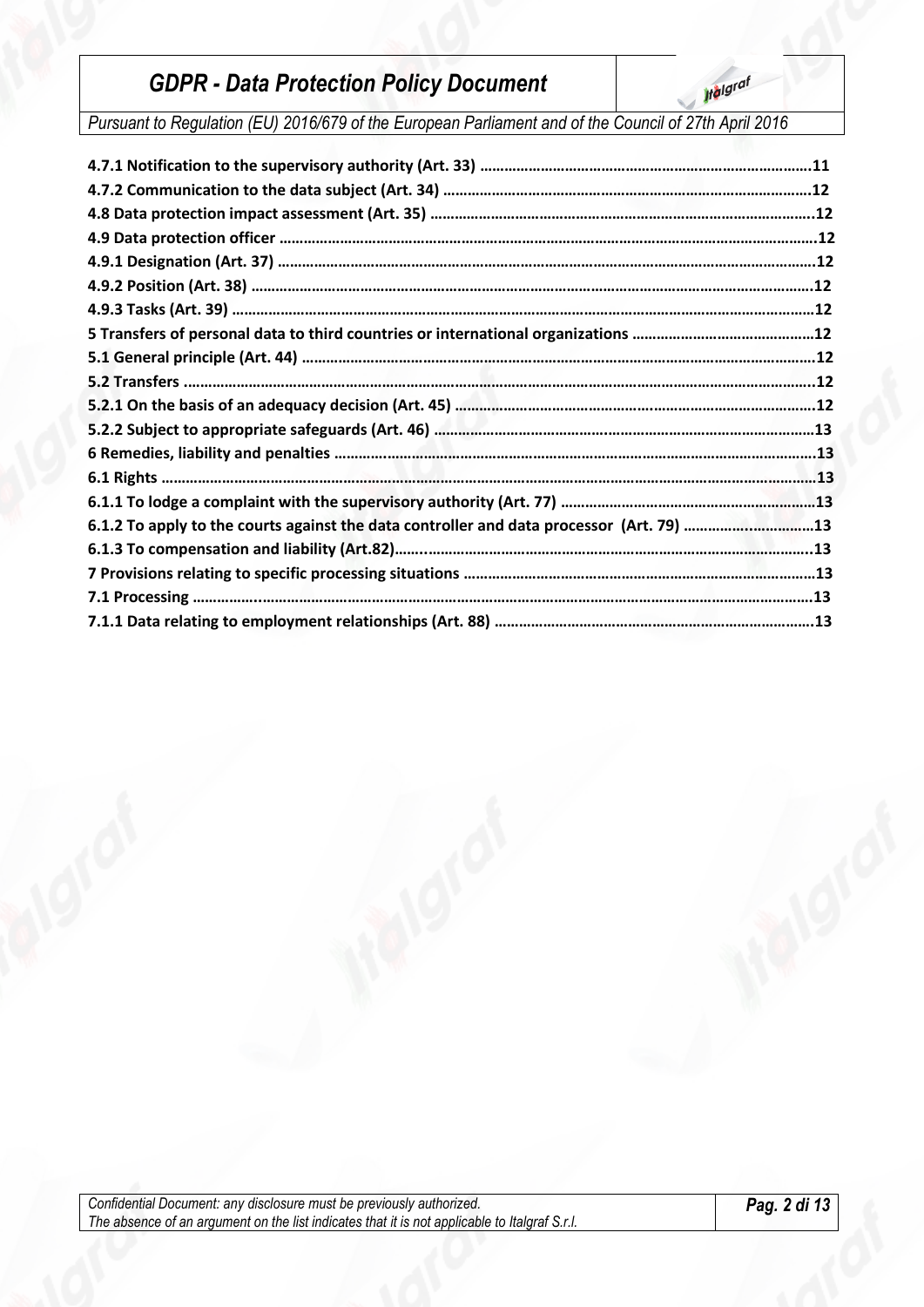**Italgraf** 

*Pursuant to Regulation (EU) 2016/679 of the European Parliament and of the Council of 27th April 2016*

## **1 General Provisions**

## **1.1 Subject-matter and objectives (Art. 1)**

This document indicates the methods of protection of natural persons with regard to the processing of personal data and their free movement, implemented by ITALGRAF S.r.l. with registered office in Via Anna Frank, 3/d - 22076 - Mozzate (CO) - Italy, a small company with less than 30 (thirty) employees / collaborators, while guaranteeing them personal rights and freedoms as individuals.

This document respects all fundamental rights, freedoms and principles ratified, with particular respect for private and family life, home and communications, protection of personal data and freedom of thought, conscience and religion, freedom of expression and information, entrepreneurial freedom and cultural, religious and linguistic diversity, including the right to an effective remedy and to a fair trial.

## **1.2 Scope of Application**

#### 1.2.1 Material (Art. 2)

ITALGRAF S.r.l doesn't process entirely or partially automated data, nor data contained or intended to be contained in computer archives.

ITALGRAF S.r.l. guarantees, at the same time, full cooperation with the competent authorities during the performance of their prevention/repression activities.

#### 1.2.2 Territorial (Art. 3)

The territorial scope of ITALGRAF S.r.l. is that of the European Union; only in some sporadic cases goods are supplied outside the EU, against payment of what has been agreed, but these cases concern exclusively supplies made on behalf of customers established within the EU itself.

## **1.3 Definitions (Art. 4)**

For the purposes of this Regulation

- **1) "personal data"** shall mean any information relating to an identified or identifiable natural person ('data subject'); an identifiable natural person is one who can be identified, directly or indirectly, in particular by reference to an identifier, such as a name, an identification number, location data, an online identifier, or to one or more factors specific to his physical, physiological, genetic, mental, economic, cultural or social identity;
- **2) "processing"** shall mean any operation or set of operations which is performed upon personal data or sets of personal data, whether or not by automatic means, such as collection, recording, organization, structuring, storage, adaptation or alteration, retrieval, consultation, use, disclosure by transmission, dissemination or otherwise making available, alignment or combination, restriction, erasure or destruction;
- **3) "limitation of processing**" shall mean the marking of stored personal data with the aim of limiting their processing in future;
- **4) "profiling"** means any form of automated processing of personal data consisting of the use of personal data to evaluate certain personal aspects relating to a natural person, in particular to analyse or predict aspects concerning that natural person's performance at work, economic situation, health, personal preferences, interests, reliability, behaviour, location or movements;
- **5) " pseudonymisation"** means the processing of personal data in such a manner that the personal data can no longer be attributed to a specific data subject without the use of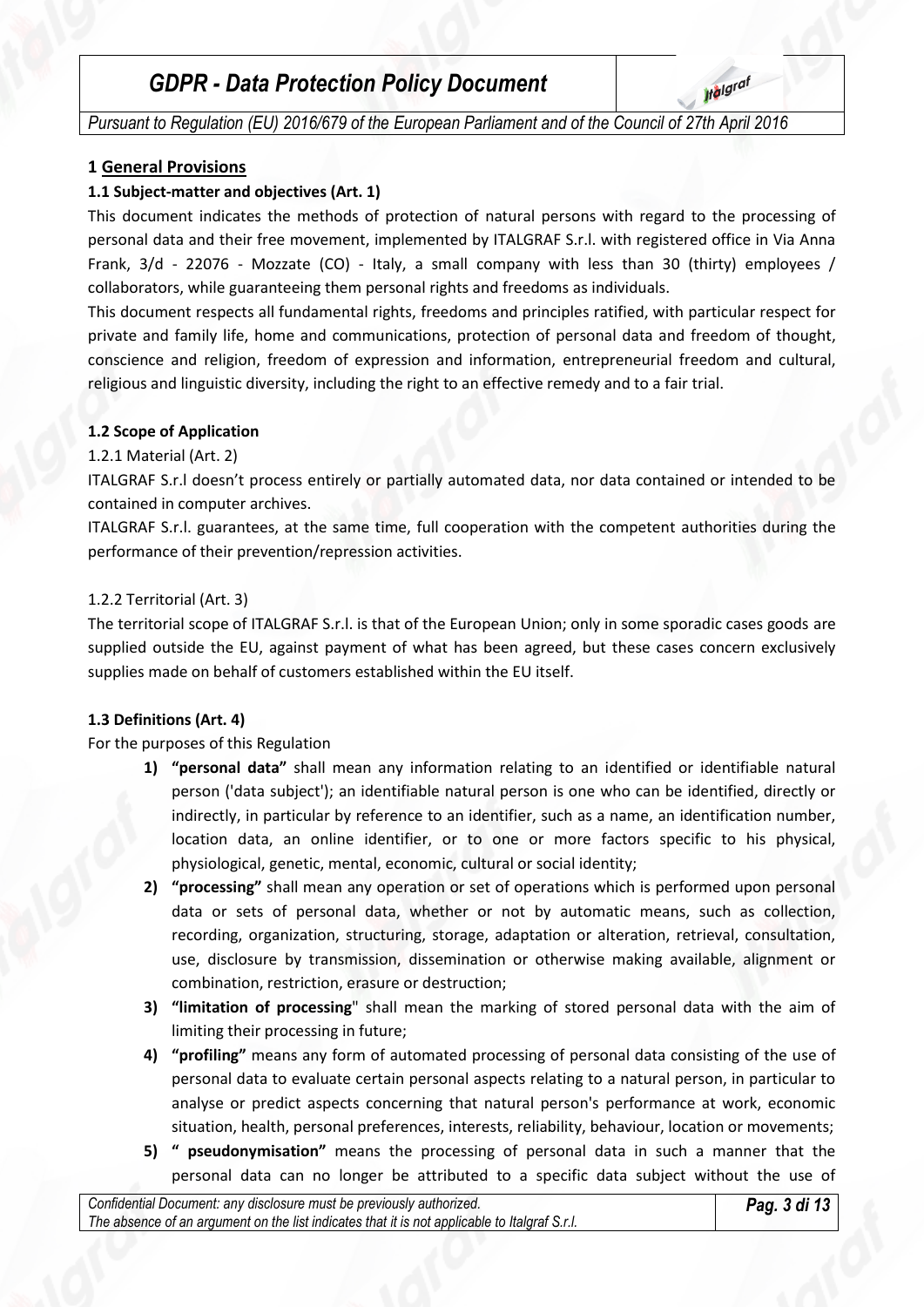*Pursuant to Regulation (EU) 2016/679 of the European Parliament and of the Council of 27th April 2016*

additional information, provided that such additional information is kept separately and is subject to technical and organisational measures to ensure that the personal data are not attributed to an identified or identifiable natural person;

- **6) "filing system"** means any structured set of personal data which are accessible according to specific criteria, whether centralised, decentralised or dispersed on a functional or geographical basis;
- **7) "controller of the processing"** means the natural or legal person, public authority, agency or other body which, alone or jointly with others, determines the purposes and means of the processing of personal data; where the purposes and means of such processing are determined by Union or Member State law, the controller or the specific criteria for its nomination may be provided for by Union or Member State law;
- **8)** "**responsible for processing"** means a natural or legal person, public authority, agency or other body which processes personal data on behalf of the controller;
- **9)** "**recipient "** means a natural or legal person, public authority, agency or another body, to which the personal data are disclosed, whether a third party or not. However, public authorities which may receive personal data in the framework of a particular inquiry in accordance with Union or Member State law shall not be regarded as recipients; the processing of those data by those public authorities shall be in compliance with the applicable data protection rules according to the purposes of the processing;
- **10) "third party**" means a natural or legal person, public authority, agency or body other than the data subject, controller, processor and persons who, under the direct authority of the controller or processor, are authorised to process personal data;
- **11) "data subject's consent"** means any freely given, specific, informed and unambiguous indication of the data subject's wishes by which he or she, by a statement or by a clear affirmative action, signifies agreement to the processing of personal data relating to him or her;
- **12) "personal data breach"** means a breach of security leading to the accidental or unlawful destruction, loss, alteration, unauthorised disclosure of, or access to, personal data transmitted, stored or otherwise processed;
- **13) "genetic data"** means personal data relating to the inherited or acquired genetic characteristics of a natural person which give unique information about the physiology or the health of that natural person and which result, in particular, from an analysis of a biological sample from the natural person in question;
- **14) "biometric data"** means personal data resulting from specific technical processing relating to the physical, physiological or behavioural characteristics of a natural person, which allow or confirm the unique identification of that natural person, such as facial images or dactyloscopic data;
- **15) "health-related data"** means personal data related to the physical or mental health of a natural person, including the provision of health care services, which reveal information about his or her health status;
- **16) "main establishment"** means
	- **a)** as regards a controller with establishments in more than one Member State, the place of its central administration in the Union, unless the decisions on the purposes and means of the processing of personal data are taken in another establishment of the controller in the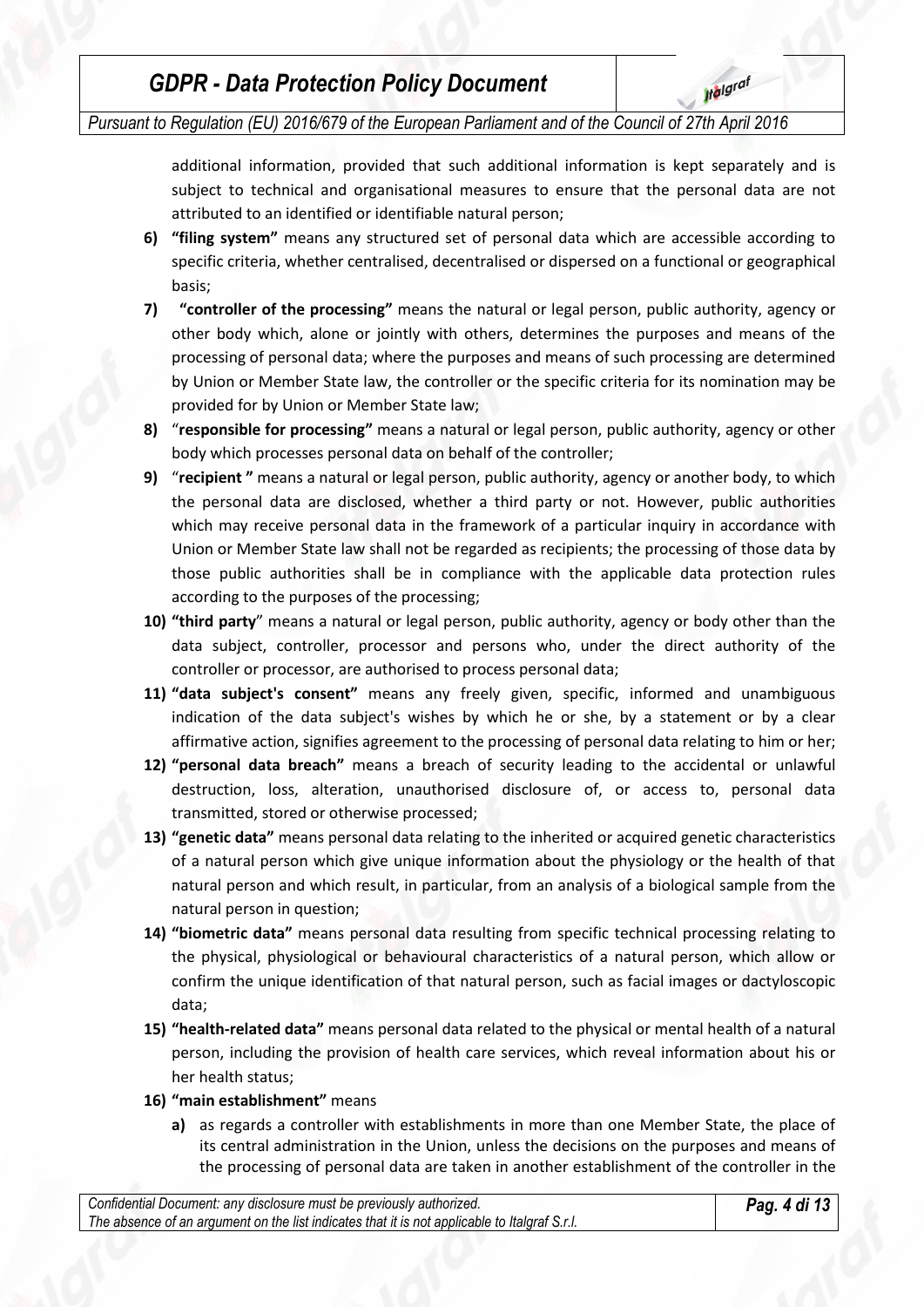*Pursuant to Regulation (EU) 2016/679 of the European Parliament and of the Council of 27th April 2016*

Union and the latter establishment has the power to have such decisions implemented, in which case the establishment having taken such decisions is to be considered to be the main establishment;

**Ifalgraf** 

- **b)** as regards a processor with establishments in more than one Member State, the place of its central administration in the Union, or, if the processor has no central administration in the Union, the establishment of the processor in the Union where the main processing activities in the context of the activities of an establishment of the processor take place to the extent that the processor is subject to specific obligations under this Regulation;
- **17)** "**representative**" means a natural or legal person established in the Union who, designated by the controller or processor in writing pursuant to Article 27, represents the controller or responsible for processing with regard to their respective obligations under this Regulation;
- **18) "enterprise"** means a natural or legal person engaged in an economic activity, irrespective of its legal form, including partnerships or associations regularly engaged in an economic activity;
- **19) "group of undertakings"** means a controlling undertaking and its controlled undertakings;
- **20) "binding corporate rules"** means personal data protection policies which are adhered to by a controller or processor established on the territory of a Member State for transfers or a set of transfers of personal data to a controller or processor in one or more third countries within a group of undertakings, or group of enterprises engaged in a joint economic activity;
- **21) "supervisory authority"** means an independent public authority which is established by a Member State pursuant to Article 51;
- **22) "supervisory authority concerned"** means a supervisory authority concerned by the processing of personal data in so far as:
	- **a)** the controller or the processor is established on the territory of the Member State of that supervisory authority;
	- **b)** the data subjects residing in the Member State of that supervisory authority are or are likely to be substantially affected by the processing; or
	- **c)** a complaint has been lodged with that supervisory authority;
- **23) "cross-border processing"** means either:
	- **a)** processing of personal data which takes place in the context of the activities of establishments in more than one Member State of a controller or processor in the Union where the controller or processor is established in more than one Member State; or
	- **b)** processing of personal data which takes place in the context of the activities of a single establishment of a controller or processor in the Union but which substantially affects or is likely to substantially affect data subjects in more than one Member State.
- **24) "relevant and reasoned objection"** means an objection to a draft decision as to whether there is an infringement of this Regulation, or whether envisaged action in relation to the controller or processor complies with this Regulation, which clearly demonstrates the significance of the risks posed by the draft decision as regards the fundamental rights and freedoms of data subjects and, where applicable, the free movement of personal data within the Union;
- **25) "information society service"** means a service as defined in point (b) of Article 1(1) of Directive (EU) 2015/1535 of the European Parliament and of the Council;
- **26) "international organization"** means an organisation and its subordinate bodies governed by public international law, or any other body which is set up by, or on the basis of, an agreement between two or more countries.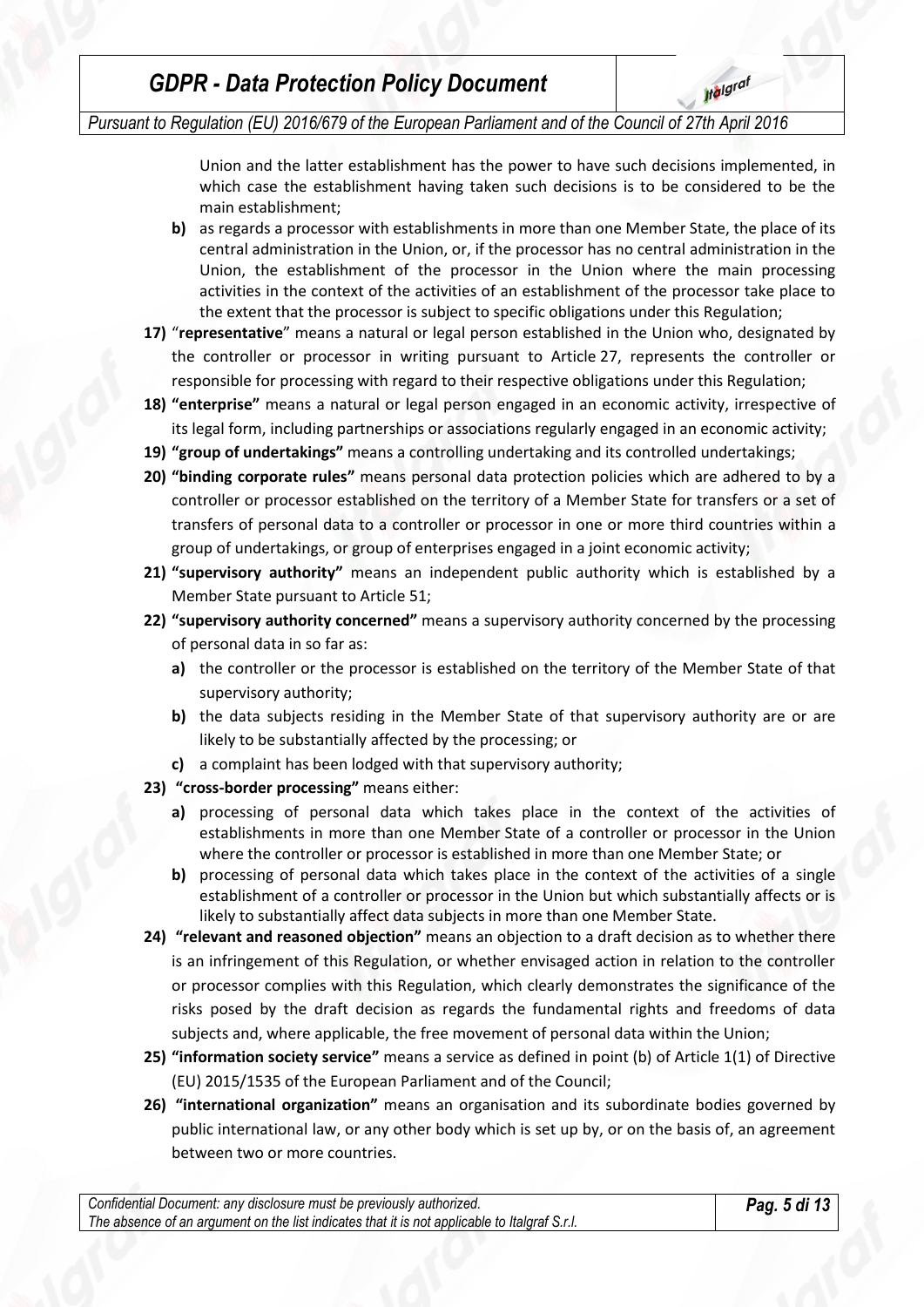**Italgraf** 

*Pursuant to Regulation (EU) 2016/679 of the European Parliament and of the Council of 27th April 2016*

## **2 Principles**

#### **2.1 Principles applicable to processing of personal data (Art. 5)**

ITALGRAF S.r.l. guarantees the respect and conformity of the processing of personal data in its possession, as provided for by EU Regulation 2016/679 which, mainly, are divided into three categories:

- § public domain data available everywhere (e.g. not exhaustive, data relating to Client/Suppliers, legal entities, wherever domiciled, etc.)
- § personal data of its collaborators (e.g. not exhaustive, those relating to employees, professionals with current collaboration contracts in force and implementation, etc..)
- § sensitive data of its employees: these concern the health conditions detected during the medical surveillance visits, as provided for by the Legislative Decree. 81/2008, and are contained exclusively on sealed paper (available to the competent authorities for any necessary inspection) and stored in the medical center of competence which guarantees the confidentiality . medical center of competence which guarantees the confidentiality.

The data concerning the first two paragraphs are in digital format and are protected by network incoming firewalls, antivirus, antispam, anti-malware on the main server; by antivirus, antispam, anti-malware and unique, limited-term personal passwords on the computers connected to the network.

These data are relevant to the intended purposes of retention, they are kept with the consent of the data subjects to whom access is granted for verification, modification and possible deletion at any time.

Employees (natural persons) are guaranteed that their data held by ITALGRAF S.r.l. will be kept for a period not exceeding 6 (six) months from the end of their collaboration.

The security of personal data storage is guaranteed by security copies carried out automatically on a daily basis and by backup copies on removable external magnetic media, on a weekly basis.

The Data Controller guarantees the respect of these principles in collaboration with the Responsible for Data processing.

#### **2.2 Lawfulness of processing (Art. 6)**

The personal data stored by ITALGRAF S.r.l. are processed in a lawful manner, since:

- § Consent is freely given by the data subject,
- § The data are necessary for the performance of normal activities of a commercial nature (purchase/sale for legal persons) or of a contractual nature for employees and professionals

#### **2.3 Conditions for consent (Art. 7)**

ITALGRAF S.r.l. has informed the data subjects about the methods of processing their personal data by means of a written communication in simple language that can be clearly understood by them.

The same document sets out the right to withdraw consent for processing personal data with the same degree of ease as it was given.

Regarding legal entities, the processing of business data (Clients/Suppliers) is deemed to be tacitly accepted by both parties, without any prior consent.

#### 2.3.1 Condition applicable to children's consent (Art. 8)

ITALGRAF S.r.l. **does not** process any data relating to persons below the age of 18 (eighteen) years.

*Confidential Document: any disclosure must be previously authorized. The absence of an argument on the list indicates that it is not applicable to Italgraf S.r.l.*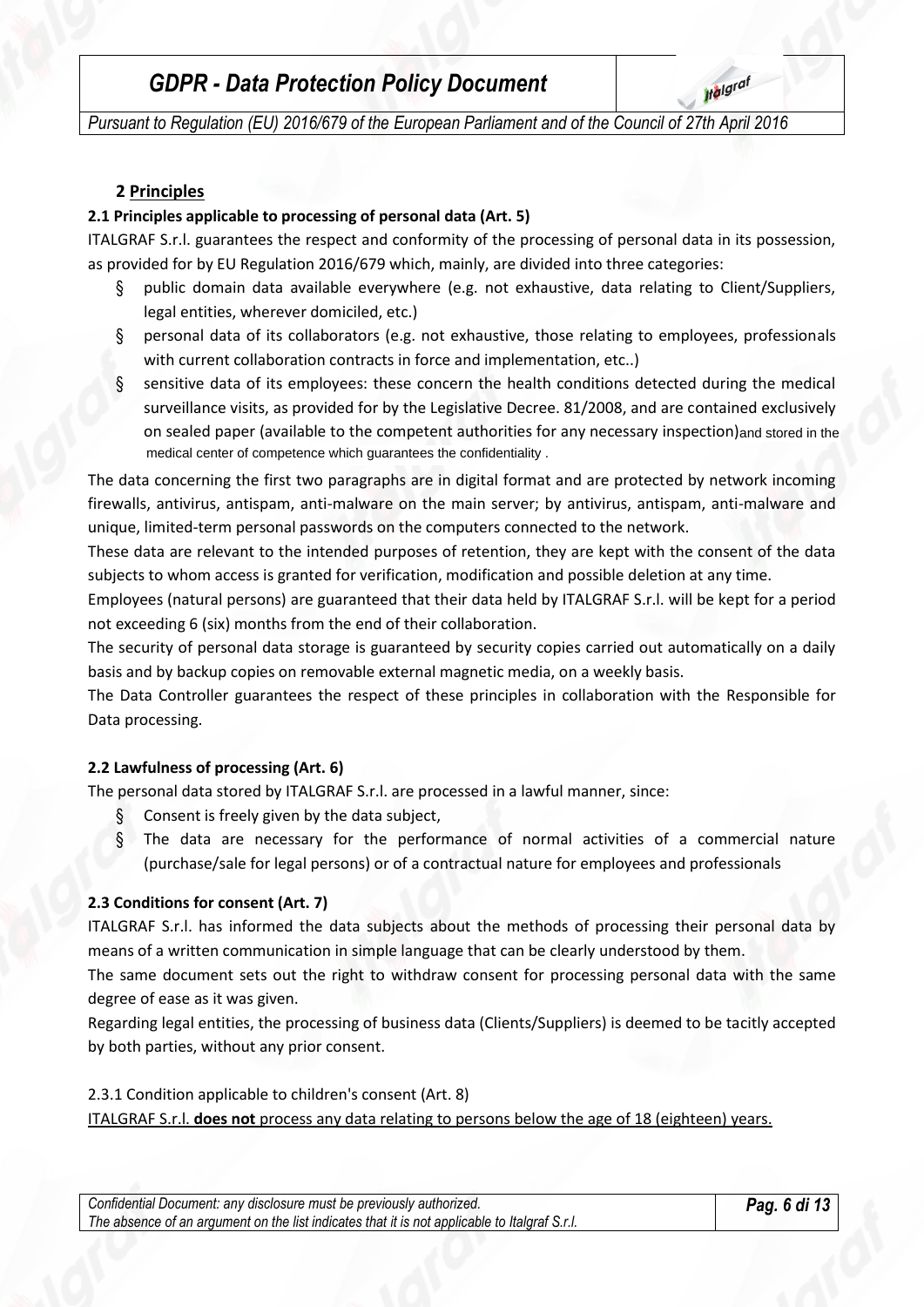**Italgraf** 

*Pursuant to Regulation (EU) 2016/679 of the European Parliament and of the Council of 27th April 2016*

#### **2.4 Processing**

2.4.1 Of special categories, relating to personal data. (Article 9)

ITALGRAF S.r.l. does not process any revealing data of racial or ethnic origin, political opinions, adhesions to parties, religious or philosophical beliefs, trade union memberships; moreover, it does not process genetic or biometric data, indicators of health status, orientation and/or sexual life of any collaborator or Customer/Supplier.

As already mentioned, the only sensitive data relates to medical visits carried out in compliance with Legislative Decree no. 81/2008, which are kept securely in sealed envelopes available to the competent Authority if the latter requires inspection for any good cause; such envelopes are kept in a locked security cabinet.

2.4.2 Of personal data relating to criminal convictions and offences (Art. 10) ITALGRAF S.r.l. absolutely **does not** process data relating to criminal convictions and offences.

2.4.3 Which does not require identification (Art. 11) ITALGRAF S.r.l. **does not** process any data relating to online services.

## **3 Rights of the data subject**

#### **3.1 Information**

3.1.1 Transparent communications and procedures for exercising the rights of the data subject (Art. 12) ITALGRAF. S.r.l. provides the data subjects with all necessary information in a clear, concise, intelligible form, while guaranteeing ease of access. Such information may be provided orally or in written and/or digital form.

Together, it ensures data subjects of the satisfaction of their legitimate requests for access, rectification, deletion (oblivion), restriction, portability, opposition and limitation.

3.1.2 To be provided where the personal data are collected from the data subject (Art. 13) ITALGRAF S.r.l. specifies the following:

- The Controller is Italgraf S.r.l. with headquarters in Via Anna Frank, 3/d 22076 Mozzate (CO);
- Data controller officer is Marina Caldirola, who can also be contacted by e-mail at the following address: itgprivacy@italgrafsrl.it
- $\triangleright$  Data protection officer is Fabrizio Napoli, who can also be contacted by e-mail at: itgprivacy@italgrafsrl.it
- $\triangleright$  Data collected are or may be processed for the following purposes:
	- Collaborators:
	- $\checkmark$  Execution of services subscribed and contractually established between the parties;
	- $\checkmark$  Administrative/Accounting Tasks;
	- $\checkmark$  Regulatory and/or legislative obligations;
	- Communication to the financial consulting firm, responsible for drawing up salaries and related social security contributions;
	- $\checkmark$  Communication to the labour consulting firm;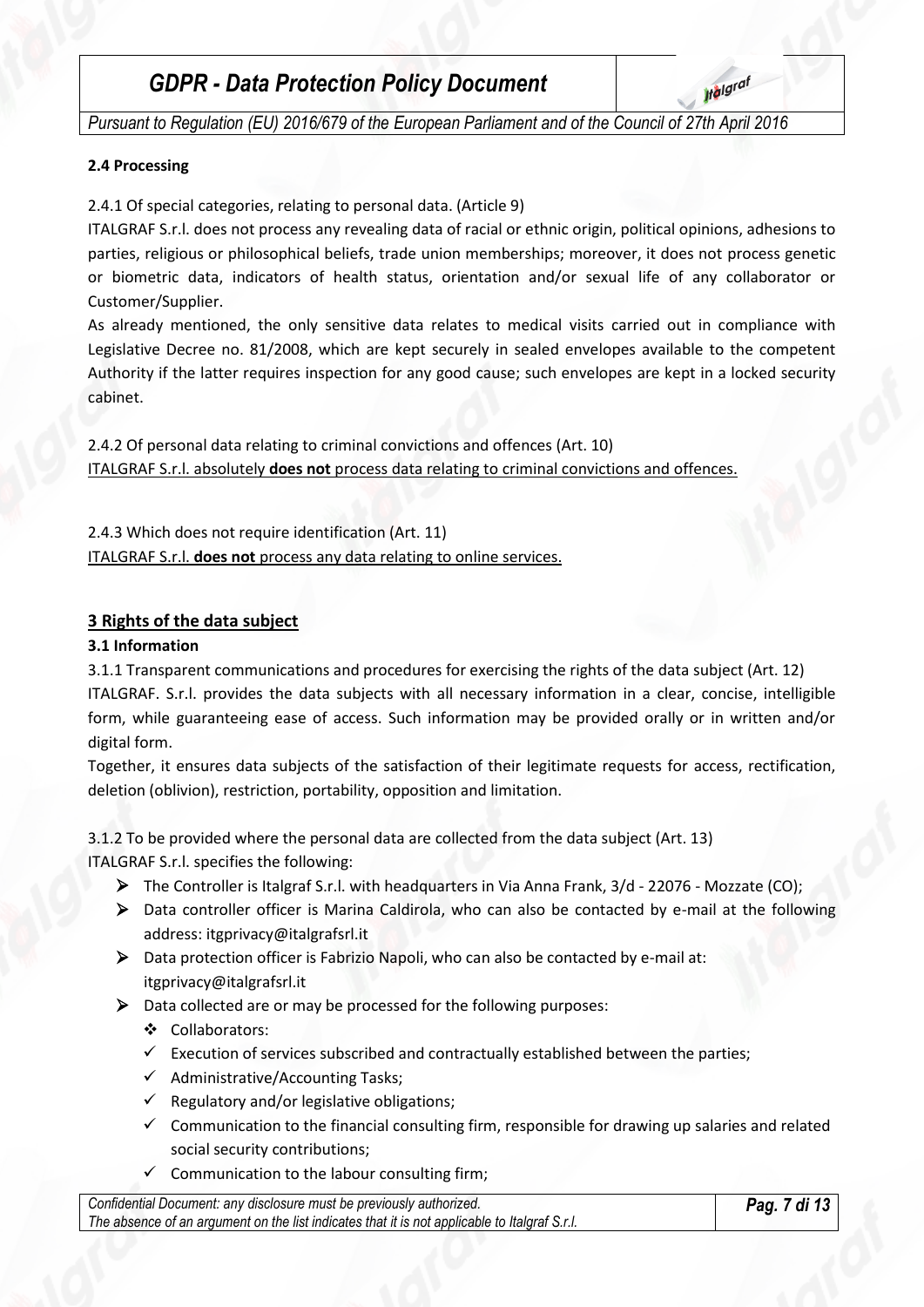**Italgraf** 

*Pursuant to Regulation (EU) 2016/679 of the European Parliament and of the Council of 27th April 2016*

- $\checkmark$  Upon request, and in absolutely anonymous form, to trade associations.
- ❖ Client/Suppliers
- $\checkmark$  Execution of services subscribed and contractually agreed upon between the parties;
- $\checkmark$  Administrative/Accounting Tasks;
- $\checkmark$  Regulatory and/or legislative obligations;
- $\checkmark$  Upon request, and in absolutely anonymous form, to trade associations for the usual statistical surveys.
- Data relating to direct collaborators (employees) only are kept for a period not exceeding six (6) months after the end of the employment relationship.

ITALGRAF S.r.l. assures that processing carried out with the aid of electronic and/or paper instruments is not subject to automated decision-making processes.

Processing is carried out on the basis of the common interest between the data subject and the data controller, given the existence of a pertinent relationship.

ITALGRAF S.r.l. specifies that data provision is optional but necessary to achieve the above mentioned purposes and their absence in part or totally does not allow the proper management and compliance to the above obligations and administrative / accounting obligations relating to the relationship.

All data mentioned in this paragraph are or may also be communicated to the following categories of subjects which ITALGRAF S.r.l. uses for the execution of normal operating and management practices:

- Banks, for payments;
- **EXEDENT INSURFER** Insurance companies, for Company's civil liability policies;
- Law Firms, in case of disputes;
- Authority and Public Administration for communications required by law;
- External partners to whom ITALGRAF S.r.l. entrusts the total or partial execution of the above mentioned activities.

ITALGRAF S.r.l. assures that the above mentioned data will not be transferred abroad.

ITALGRAF S.r.l. guarantees the data subject the right to complain to the Supervisory Authority in the event that his/her requests for information addressed to ITALGRAF S.r.l. have generated answers considered irrelevant and/or unsatisfactory.

The relevant authority is the Guarantor for the Protection of Personal Data:

<http://www.garanteprivacy.it/web/guest/home/docweb/-/docweb-display/docweb/4535524>

3.1.3 To be provided where the personal data are NOT collected from the data subject (Art. 14)

ITALGRAF S.r.l. undertakes and guarantees the transmission of the personal data of a collaborator and/or Customer/Supplier to the interested party within and no later than one month from his justified request, provided that the same does not involve a disproportionate effort with respect to the entity of the data requested, bringing back to what is stated in § 3.1.2. for the uniformity of the treatment itself, specifying at the same time the official sources from which the data have been received (e.g. not exhaustive: name of controller/responsible for data treatment, company name of the insurance company, of the labour consultant, of the trade association, etc.)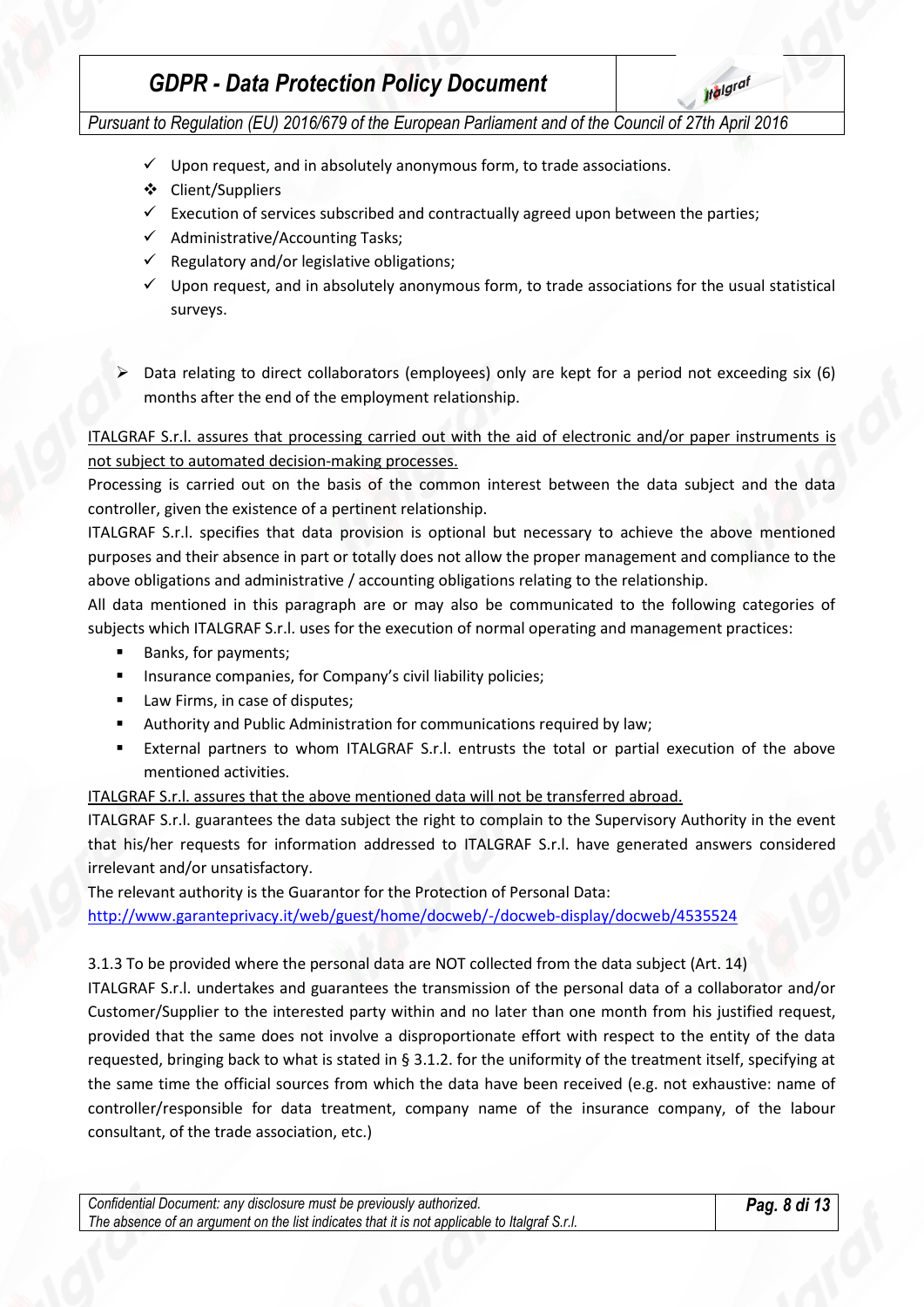**Italgraf** 

*Pursuant to Regulation (EU) 2016/679 of the European Parliament and of the Council of 27th April 2016*

#### **3.2 Rights**

#### 3.2.1 Of access by the data subject (Art. 15)

ITALGRAF S.r.l. guarantees free access to the data in its possession by the data subject during the processing period of the latter's data and, more precisely, to all the data and all the conditions set out in § 3.1.2 and § 3.1.3 above, including the right to obtain one, and only one, copy of said data. If, in case of need, the subject data requests more than one copy, Italgraf S.r.l. may request a reasonable fee related to the administrative costs incurred.

#### 3.2.2 Rectification (Art. 16)

ITALGRAF S.r.l. guarantees to the subject data the immediate rectification of the personal data that the subject data considers inaccurate or incomplete and recognizes the right to obtain integration by providing him, if necessary, a supplementary declaration.

#### 3.2.3 Deletion (oblivion) (Art. 17)

ITALGRAF S.r.l., with regard to the data processed within its competence, assures the subject data about the immediate implementation of his request regarding the deletion/oblivion of his personal data when the same:

- $\checkmark$  are no longer necessary,
- $\checkmark$  consent to the processing has been revoked, in whole or in part,
- $\checkmark$  the data subject objects to the processing,
- $\checkmark$  data must be deleted in order to fulfil a legal obligation,

Similarly, in case of data transmitted externally (see § 3.1.2) ITALGRAF S.r.l. ensures the transfer of information to the data controllers involved.

ITALGRAF S.r.l. reserves the right to refuse the cancellation of data necessary to:

- $\checkmark$  exercise the right to freedom of expression and information,
- $\checkmark$  fulfil a specific legal obligation,
- $\checkmark$  safeguard public interest reasons in the fields of health, scientific or historical research, for statistical purposes,
- ascertain, exercise or defense a right in a court of law

## 3.2.4 Restriction of processing (Art. 18)

ITALGRAF S.r.l guarantees to the subject data the right to obtain the limitation of the use of his/her personal data in cases in which:

- o Data is inaccurate (within the period necessary to verify accuracy),
- o Subject data objects to the deletion and expressly request the restriction,
- o Subject data believes that his/her data are still necessary, even if they are no longer of interest to ITALGRAF S.r.l.
- $\circ$  During the period of verification of the prevalence of the right of processing, the subject data opposed to the processing itself.

At the end of the restriction, the subject data will be informed of the revocation in the same way used as for the rectification or deletion of data belonging to him.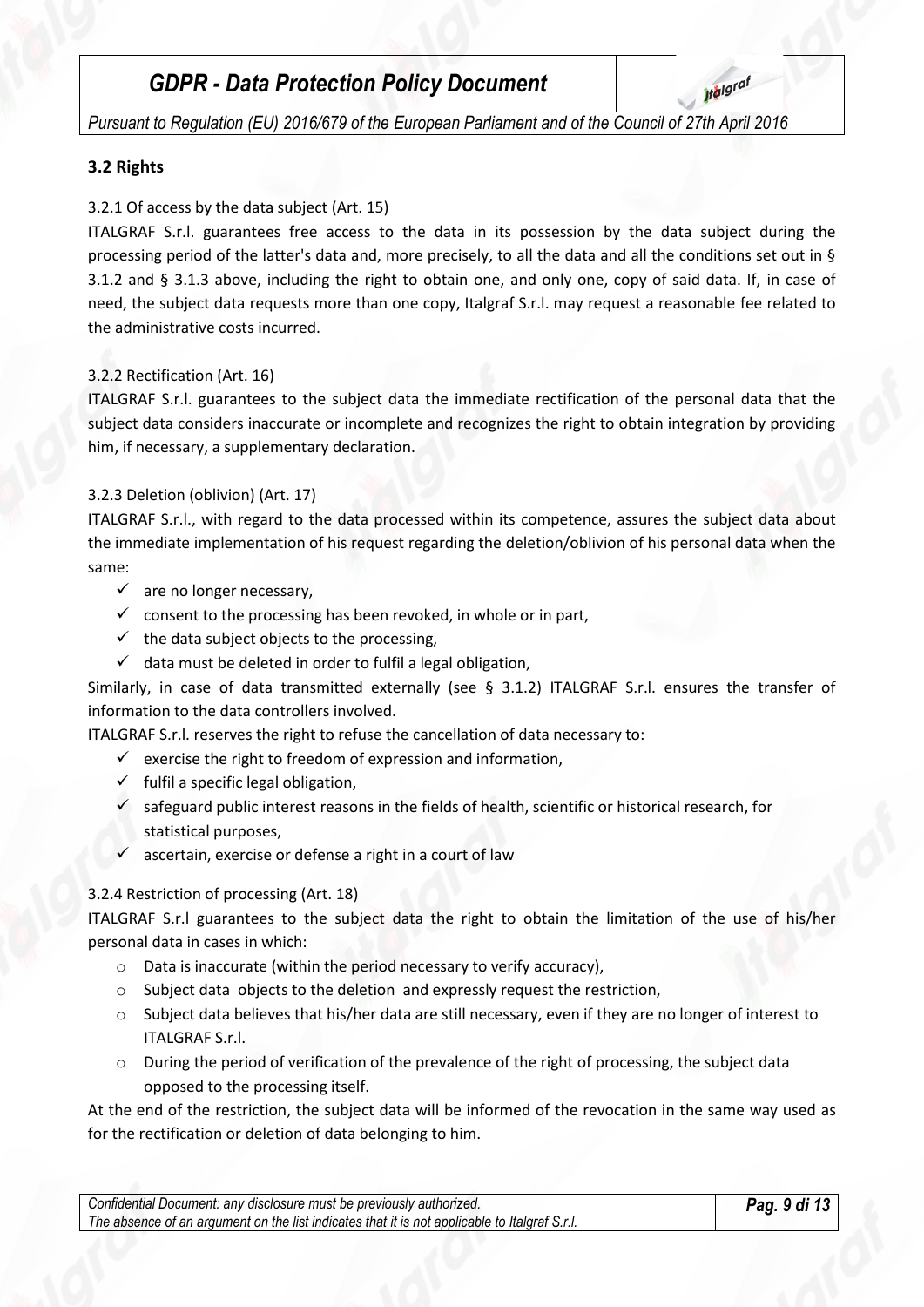**Italgraf** 

*Pursuant to Regulation (EU) 2016/679 of the European Parliament and of the Council of 27th April 2016*

#### 3.2.5 Data portability (Art. 20)

ITALGRAF S.r.l. guarantees the data subject the right to the portability of his/her data, of which he/she has received details, to another data controller without hindrance or restriction and, should the data subject expressly request it, ITALGRAF S.r.l. will provide for transmission to another data controller indicated by the data subject.

#### 3.2.6 Opposition (Art. 21)

ITALGRAF S.r.l. guarantees the data subject the right to object (see also § 3.1.2) to the processing of his/her data at any time, except in the case where such opposition violate his/her legal rights and immediately informs the data subject of his/her right to do so.

ITALGRAF S.r.l. and no external collaborator (§ 3.1.2) carry out direct marketing activities.

#### **3.3 Obligations regarding rectification (Art. 19)**

ITALGRAF S.r.l. informs each of the recipients (§ 3.1.2) to whom the personal data have been transmitted of any rectifications, deletions or limitations made or to be made to the personal data of the data subjects. In case of request by the data subject, ITALGRAF S.r.l. will inform him of the name of these recipients.

#### **3.4 Automated individual decision making with regard to natural persons, including profiling (Art. 22)**

ITALGRAF S.r.l. ensures that it does not carry out automated decision-making processes on the personal data in its possession.

#### **3.5 Restrictions (Art. 23)**

ITALGRAF S.r.l ensures compliance with national and European legislative restrictions on the processing of personal data that may concern public order or legislative prevailing aspects.

## **4 Data Controller and data Processor**

## **4.1 Responsibility of Data Controller (Art. 24)**

ITALGRAF S.r.l. guarantees that the processing is carried out in compliance with Regulation 2016/679 by implementing technical and organisational measures appropriate for the specific data processed; these measures are re-examined and, if necessary, updated.

For this purpose, the controller shall make use of the technical expertise of the responsible for data processing.

## **4.2 Data protection (by design and by default) (Art. 25)**

ITALGRAF S.r.l. has implemented adequate technical/organisational measures that, by default, guarantee the processing of personal data only relating to each specific type of processing.

These measures concern the quantity, scope, retention period and accessibility of the data processed, data which are not automatically made accessible.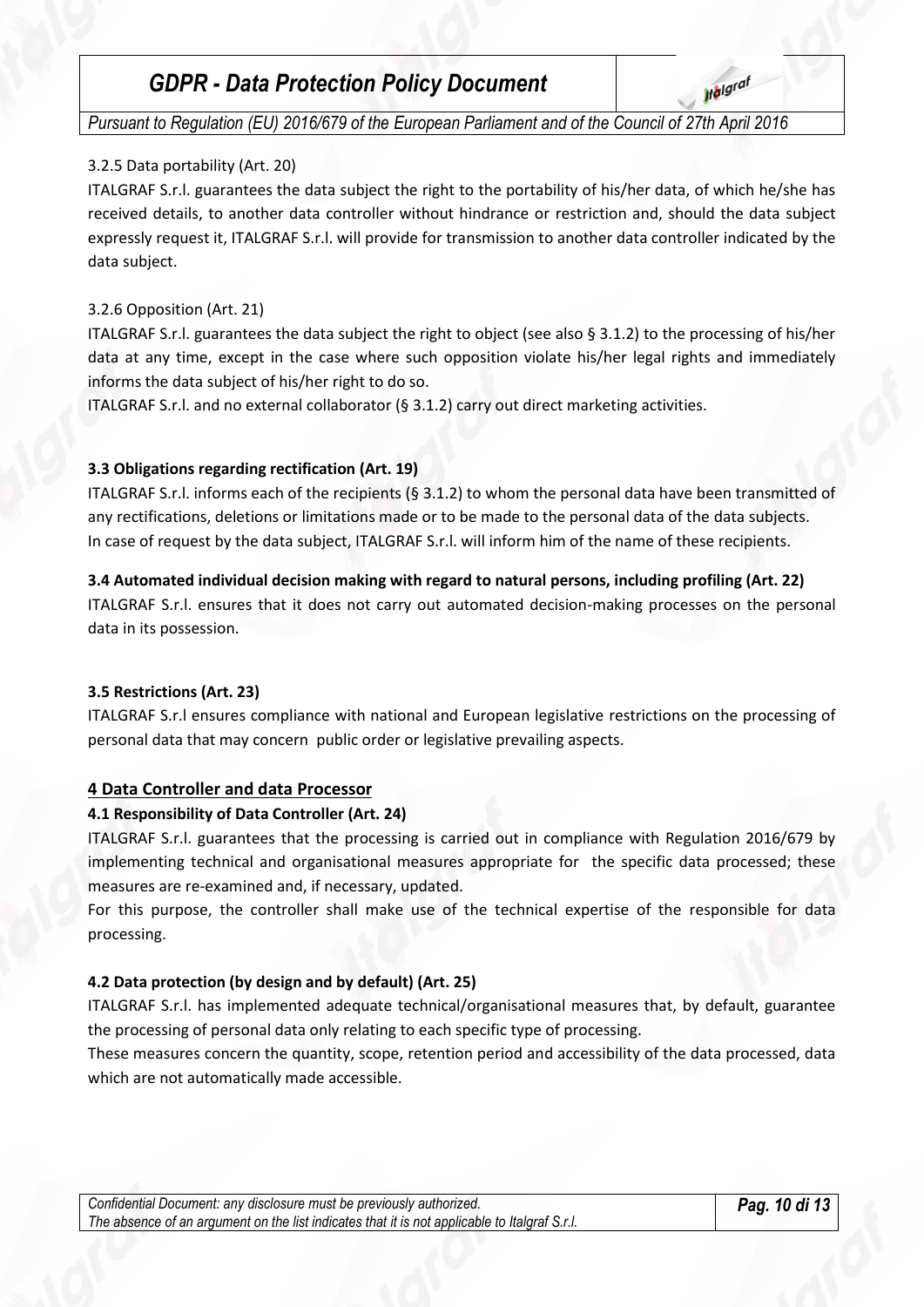**Italgraf** 

*Pursuant to Regulation (EU) 2016/679 of the European Parliament and of the Council of 27th April 2016*

#### **4.3 Data Processor (Art. 28)**

The person responsible for the processing of the data processed in ITALFRAF S.r.l. guarantees compliance with the processing of the data entrusted to him as provided for by Regulation 2016/679 and, given the operational reality, he does not require additional managers (under his authority) but he uses only a data protection manager, to whom he gives a specific mandate authorization in contractual form.

#### **4.4 Processing under the authority (Art. 29)**

#### 4.4.1 Of controller

The Controller, ITALGRAF S.r.l., guarantees the respect of the personal data processed in accordance with the regulation 2016/679, considering also the limitations of the national and European law.

#### 4.4.2 Of processor

The Responsible for processing, who has access to personal data, may process such data only after having obtained the necessary instructions from the data controller and strictly respects its indications, without prejudice to superior national and European law.

#### **4.5 Cooperation with the supervisory authority (Art. 31)**

ITALGRAF S.r.l., as data controller, guarantees that data controller officer and data protection manager will offer their full cooperation with the competent Authorities in the performance of their respective duties.

#### **4.6 Security of processing (Art. 32)**

ITALGRAF S.r.l. ensures to process its own data securely, considering the nature, the object, the context and the purposes of the processing.

To that end, it states that:

- The only sensitive data relate to medical examinations carried out in compliance with Legislative Decree. 81/2008 and are exclusively paper-based (§2.1.);
- The data stored in electronic/digital form are protected from damage by the use of dedicated software (antivirus, antispam, anti-malware, etc..) systematically and automatically updated; they are also protected from destruction, loss and/or damage by dedicated backup copies made:
	- o Automatically daily on a dedicated server;
	- o Manually weekly on removable external support.

#### **4.7 Violation of personal data**

4.7.1 Notification to the supervisory authority (Art. 33)

ITALGRAF S.r.l., despite the breach of the data in its possession does not constitute a risk to the rights and freedoms of natural persons, undertakes to notify the unlikely violation (given the nature of the data processed) to the Supervisory Authority, attaching all relevant data, within maximum 72 hours from having become aware of it.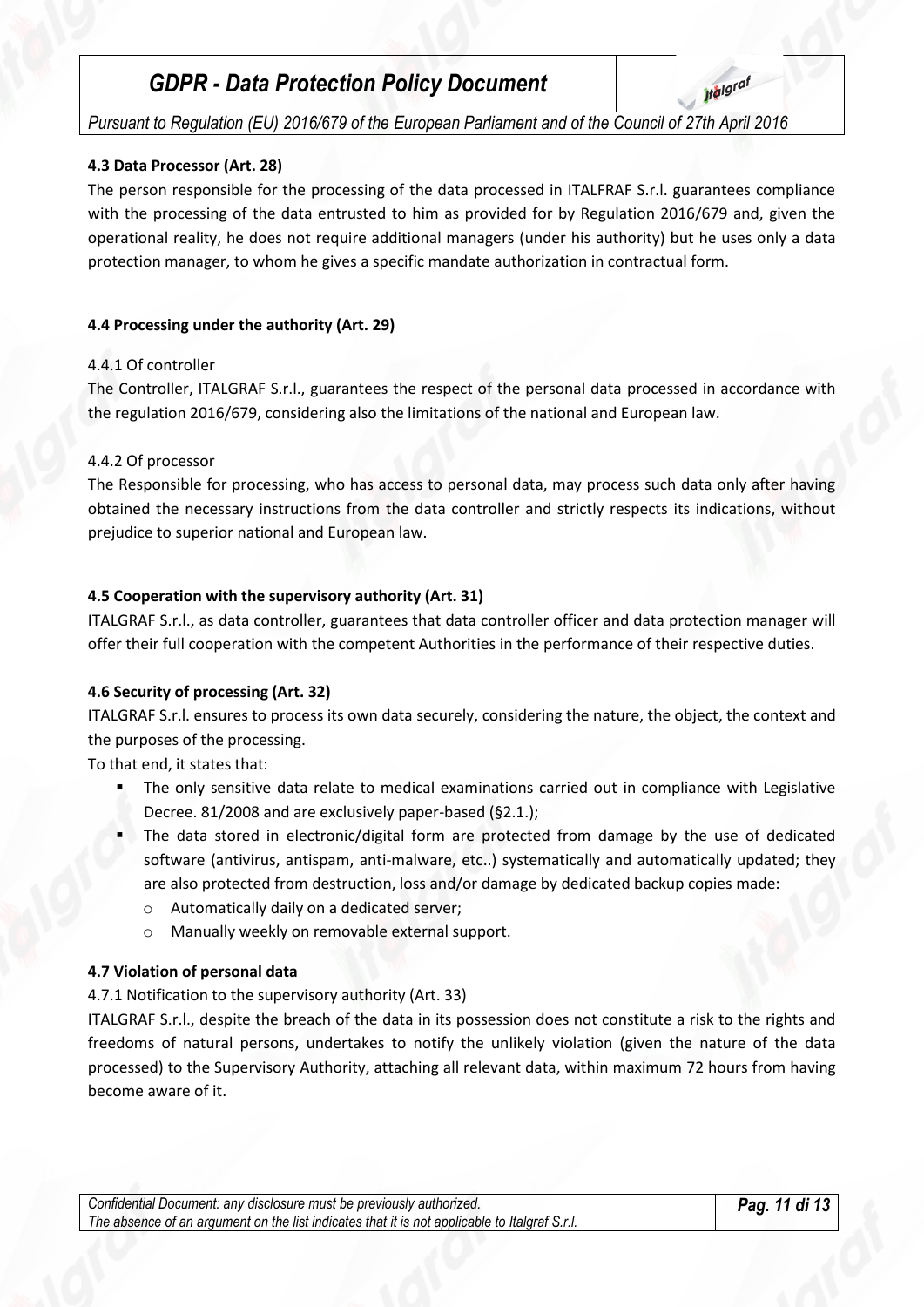*Pursuant to Regulation (EU) 2016/679 of the European Parliament and of the Council of 27th April 2016*

## 4.7.2 Communication to the data subject (Art. 34)

Likewise, in an intelligible form and with clear and simple language, it communicates what has happened to the data subject.

In both cases (§§ 4.7.1 and 4.7.2), it adapts its security measures in order to avoid any danger of a repetition of the same violation.

## **4.8 Data protection impact assessment (Art. 35)**

Given the type of data processed and considering that automated decision-making techniques are not used, ITALGRAF S.r.l. does not consider necessary to proceed with impact assessments, in addition to those already implemented, a procedure that would be disproportionate to the real need for protection.

In any case, the protection methodologies will be reviewed on an annual basis in order to adapt them, if necessary, to technological progress.

## **4.9 Data Protection Officer**

## 4.9.1 Designation (Article 37)

ITALGRAF S.r.l. to provide technical support to the controller and data controller officer has appointed the Responsible for Data Protection (§3.1.2), who has wide decision-making powers on the choices of the protection methods he considers most effective and ensures their rapid application.

#### 4.9.2 Position (Art. 38)

In ITALGRAF S.r.l., the Responsible for protection reports hierarchically and directly to the General Manager, from which he receives wide support in carrying out his activities as well as adequate resources for development.

## 4.9.3 Tasks (Art. 39)

ITALGRAF S.r.l. only entrusts the data protection officer with the task of assisting the data controller and cooperating, if necessary, with the supervisory authority as the privileged contact point.

## **5 Transfers of personal data to third countries or international organisations**

## **5.1 General principle (Art. 44)**

Considering that ITALGRAF S.r.l does not normally transfer personal data to third countries or international organizations (§ 1.2.2.), should such a need arise, it guarantees that the level of data protection is not compromised by such operation.

#### **5.2 Transfers**

## 5.2.1 On the basis of an adequacy decision (Art. 45)

Before any possible transfer of data to third countries and/or international organizations, ITALGRAF S.r.l. consults the list of countries, territories and sectors to which the transfer is permitted, which can be found on the European Commission's website.

*Confidential Document: any disclosure must be previously authorized. The absence of an argument on the list indicates that it is not applicable to Italgraf S.r.l.*